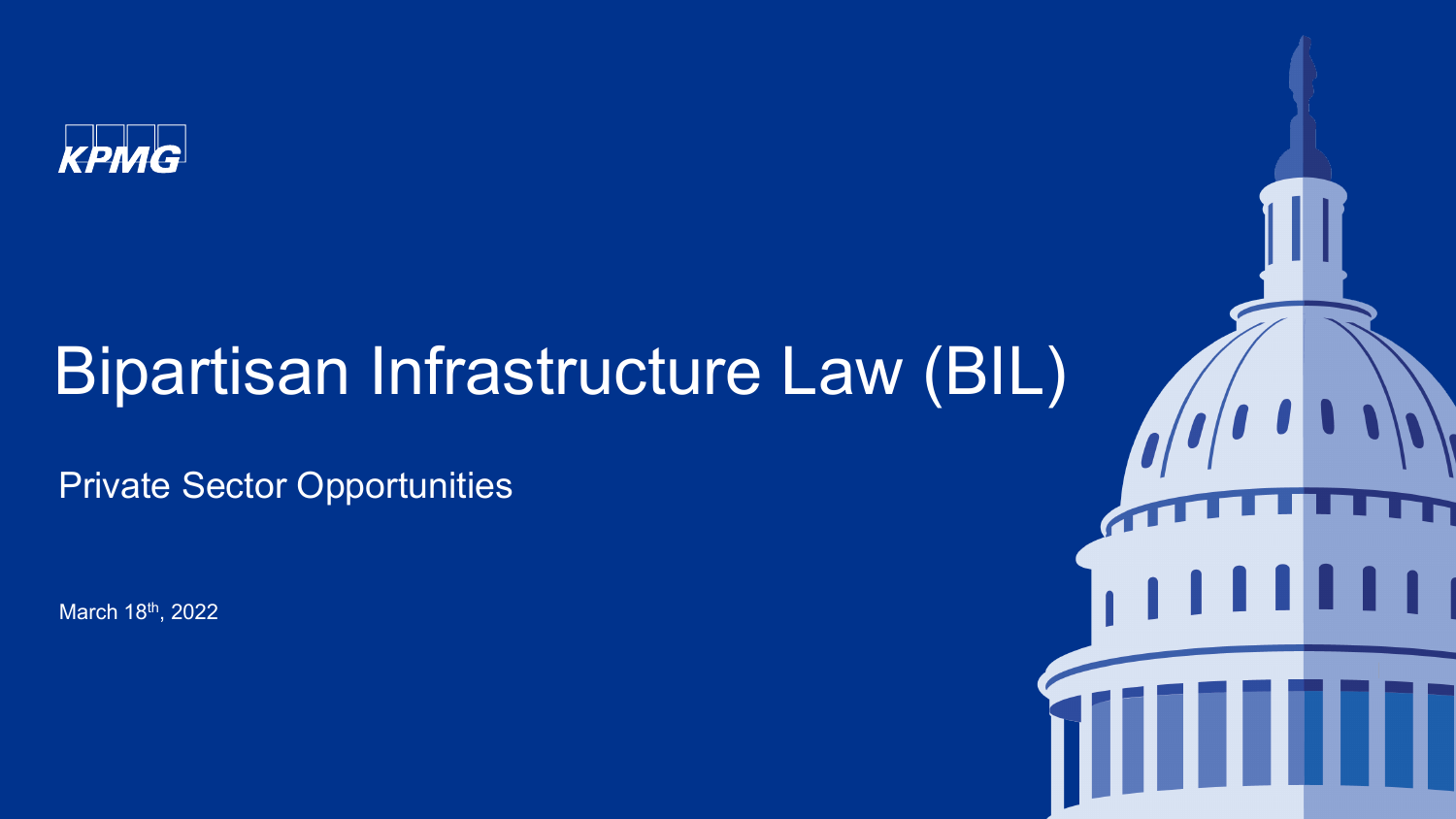### Understanding the Bipartisan Infrastructure Law

- **BIL has more breadth than typical Federal Infrastructure Bills**
- **President Biden signed into law the 2,702 page bill on November 15, 2021**
- \$1.2 Trillion dollar bill with roughly \$550 billion in new spending above baseline levels
- Over \$100 billion has been allocated in the first 100 Days
- Creates programs for various Federal agencies including Department of Transportation, Energy, Commerce, Agriculture, and more
- Establishes funding criteria that targets mobility and community connectivity, environmental justice, and social equity





- 
- Creates opportunities across many sectors including transportation, water, broadband, EVs, Energy, and more
- More competitive grants to track and apply for
- Highly competitive grant application process
- New criteria to assess and incorporate into projects and applications
- Significantly more funding flowing to local governments via Formula funds
- More funding and data to implement, monitor, and report

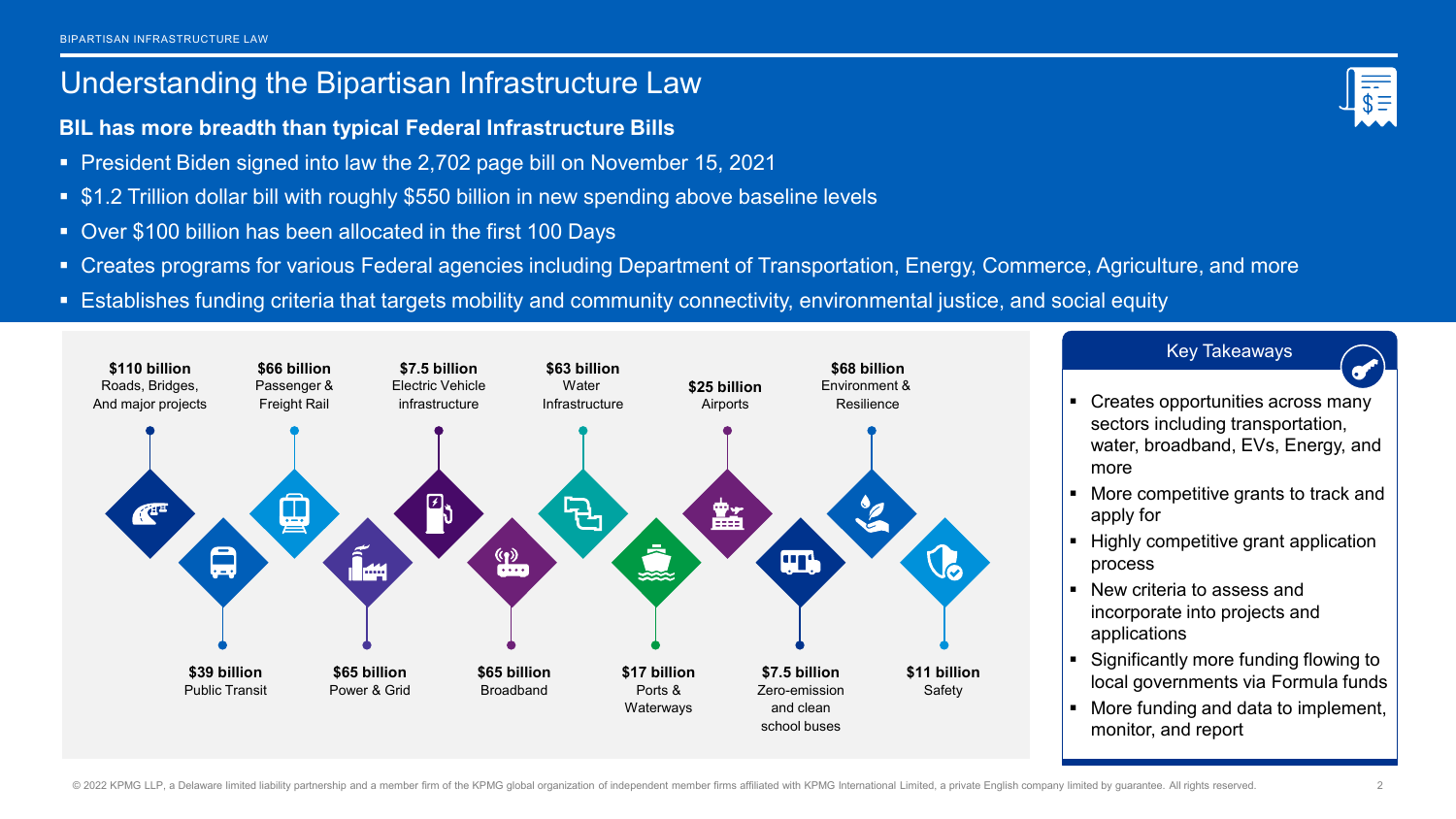## Federal Activity Since enactment

### Programming Guidance Communication of the Communication of the Communication of the Guidance

- **Mitch Landrieu –** appointed as White House Infrastructure Coordinator
- **State Infrastructure Coordinators** Instructions to states to assign an infrastructure coordinator to help with BIL rollout. Arkansas and Maryland have appointed Coordinators
- **Infrastructure School –** White House is hosting webinars on the various sectors of BIL
- **BIL Guidebook –** Created manual to help states understand the various programs
- **Build Back Better (BBB) –** lost momentum as a large social spending bill, could broken up and passed in piecemeal (tax overhaul bill or clean energy bill)
- **Appropriations Bill –** Congress passed a stopgap bill, further prolonging an appropriations to fund the many programs in BIL

- **National EV Infrastructure (NEVI) Formula Program Guidance**
- **Bridge Formula Program (BFP) Implementation Guidance**

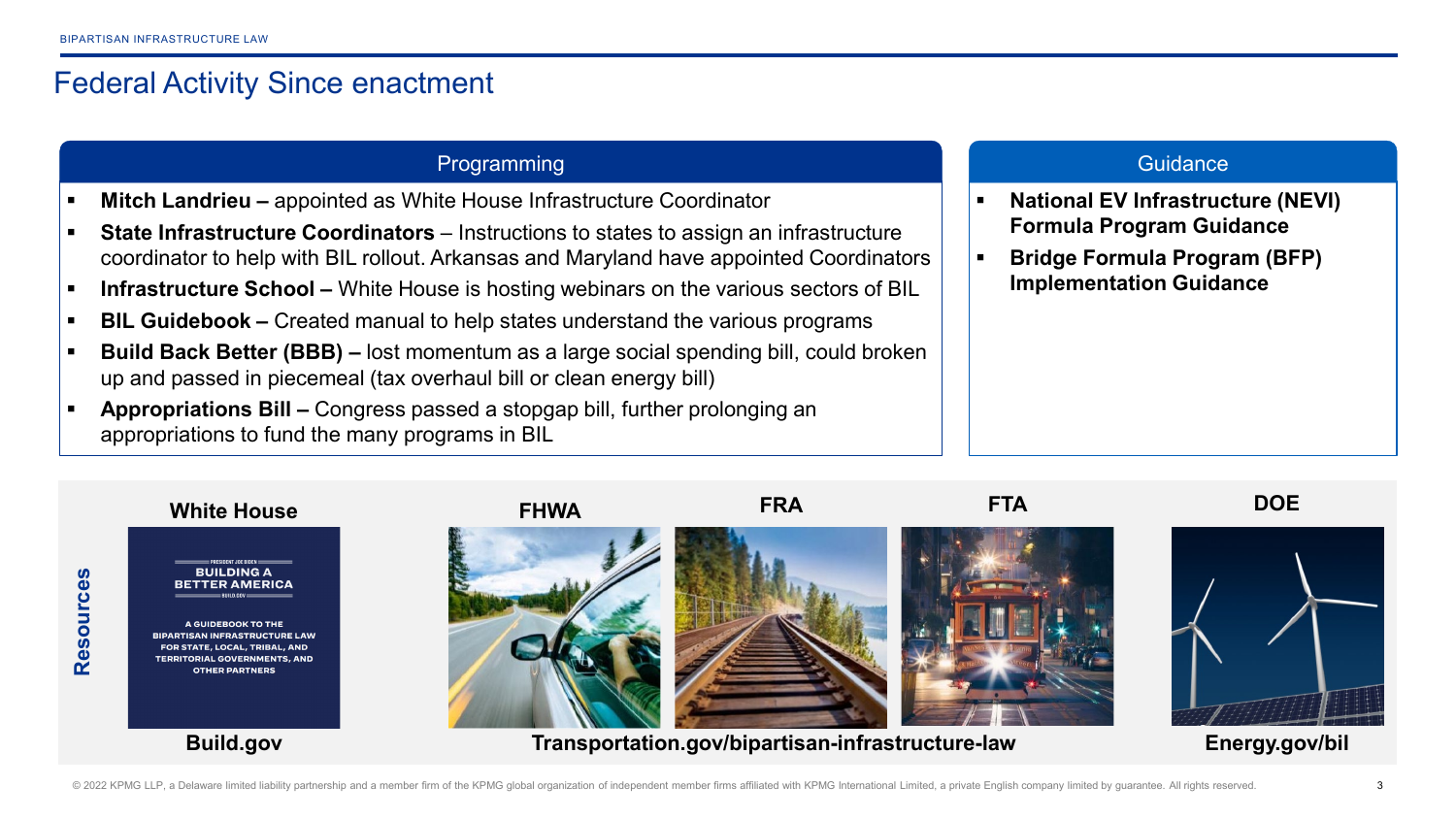**01**

**02**

**03**

# Colorado Transportation Opportunities in the IIJA



**Passenger and Freight Rail**

Over FY2021 funding levels

\$832

FY 2026

\$816

FY 2025

**Where Are My Opportunities?**

**Infrastructure Broadband**

**ElectricVehicle**

in additional Federal Highway Funds over

 $$773$ 

FY 2022

5 years

\$592

FY 2021

**Roads, Bridges, and major projects**

 $\mathbf{A}^{\text{H}}$ 

**\$5.0**

**billion**

**CUSTER** 

\$800

\$700 \$600 e \$500

 $=$  \$400

\$300

\$200 \$100  $$0$  **How Will My Funding Change?**

Colorado Apportionments Under IIJA and Continuing Appropriations Act. 2021

Highway Program & Supplemental Formula Funds

\$787

FY 2023

FY 2024

**31%**

(၇)

**Increase** 

#### **Key Funding Considerations**

- **.** \$110 billion of new funding for roads, bridges and major projects
	- \$8 billion for INFRA grants
	- \$40 billion (\$27.5 formula / \$12.5 competitive) for Bridge Investment Program
	- \$7.5 billion for RAISE grants
- **\$65 billion of new funding for broadband deployment**
- **57.5 billion of new funding for electric vehicle charging**
- \$11 billion of new funding for highway and pedestrian safety

#### **Key Funding & Financing Considerations**

- PABs allocation increased from \$15 billion to \$30 billion
- Requirement for Value-for-Money analysis as part of TIFIA projects over \$750 million and P3s receiving federal assistance over \$100 million
- To be developed National Infrastructure Project Assistance Program for \$10 billion of competitive grants

#### **Key Questions**

- How can we best match these new programs to our existing pipeline?
- How can we accelerate longer term projects?
- What will the criteria and process be for the new grant programs?
- Do we have the internal capability to track and report on the new funding streams?

#### Source: ARTBA

© 2022 KPMG LLP, a Delaware limited liability partnership and a member firm of the KPMG global organization of independent member firms affiliated with KPMG International Limited, a private English company limited by guara

**ICHNA**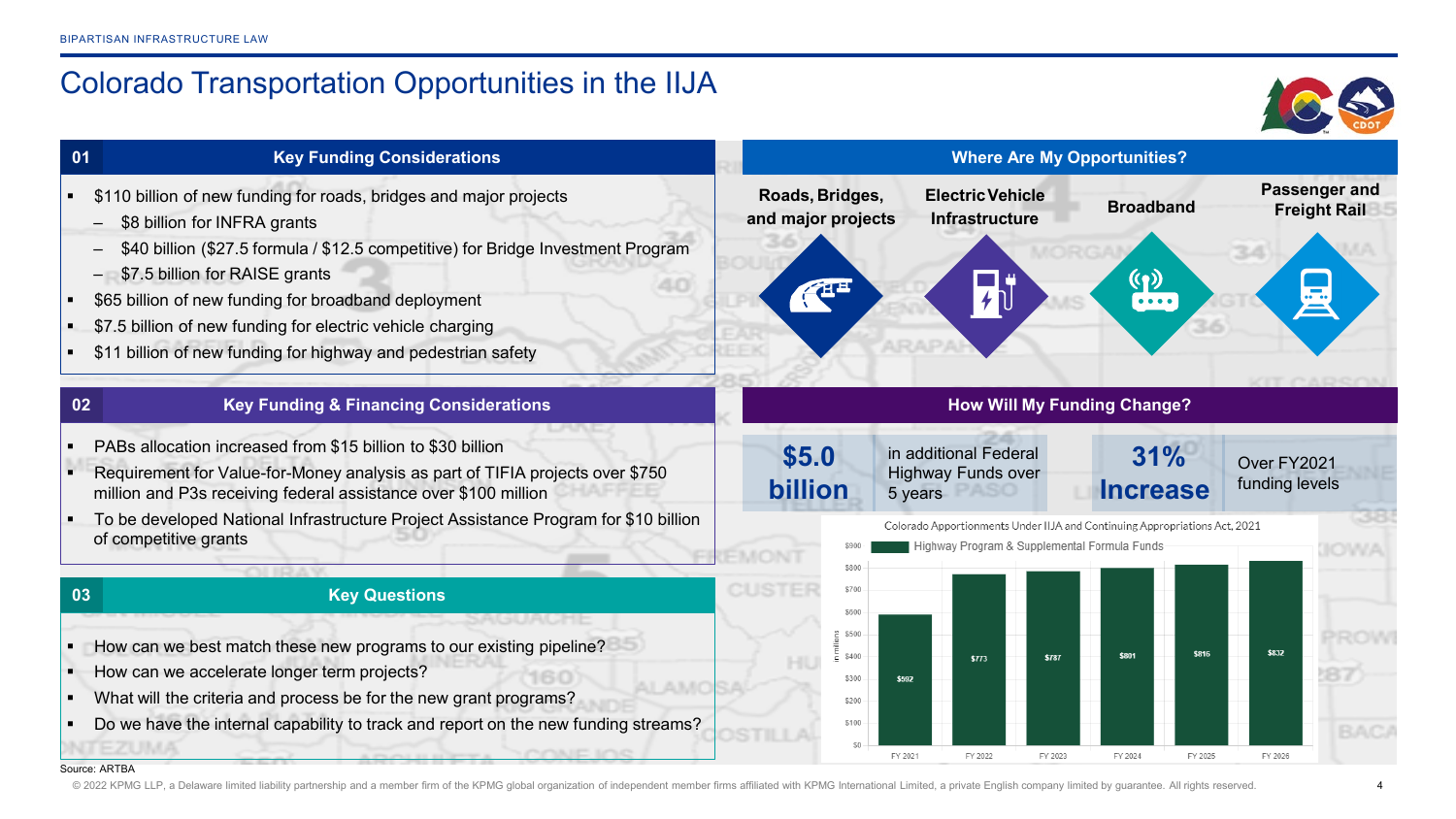# Private Sector - Direct Opportunities



- Distance Learning, Telemedicine, And Broadband Program: Reconnect Program*,* (\$1.9 billion), *Department of Agriculture*
- Middle Mile Grants Program, (\$1 billion), *Department of Commerce*
- **•** Distance Learning, Telemedicine, And Broadband Program: Broadband Loans*,* (\$74 million), *Department of Agriculture*



### **Clean Energy/Power**

- Carbon Capture Demonstration Projects Program, (\$2.5 billion), *Department of Energy*
- Industrial Emission Demonstration Projects, (\$500 million), *Department of Energy*
- Battery and Critical Mineral Recycling, (\$125 million), *Department of Energy*

### **Electric Vehicles**

- Clean School Bus Program, (\$5 billion), *Environmental Protection Agency*
- **Electric Drive Vehicle Battery Recycling and** 2<sup>nd</sup> life applications, (\$200 million), *Department of Energy*
- Commercial Motor Vehicle Operators Grant Program, (\$17 million), *Department of Transportation*



### **Resilience**

- Community Wildfire Defense Grant Program For At-Risk Communities, (\$1 billion*)*, *Department of Agriculture*
- Rural And Municipal Utility Advances Cybersecurity Grant And Technical Assistance Program, (\$250 million), *Department of Energy*
- National Geological And Geophysical Data Preservation Program, (\$24 million), *Department of the Interior*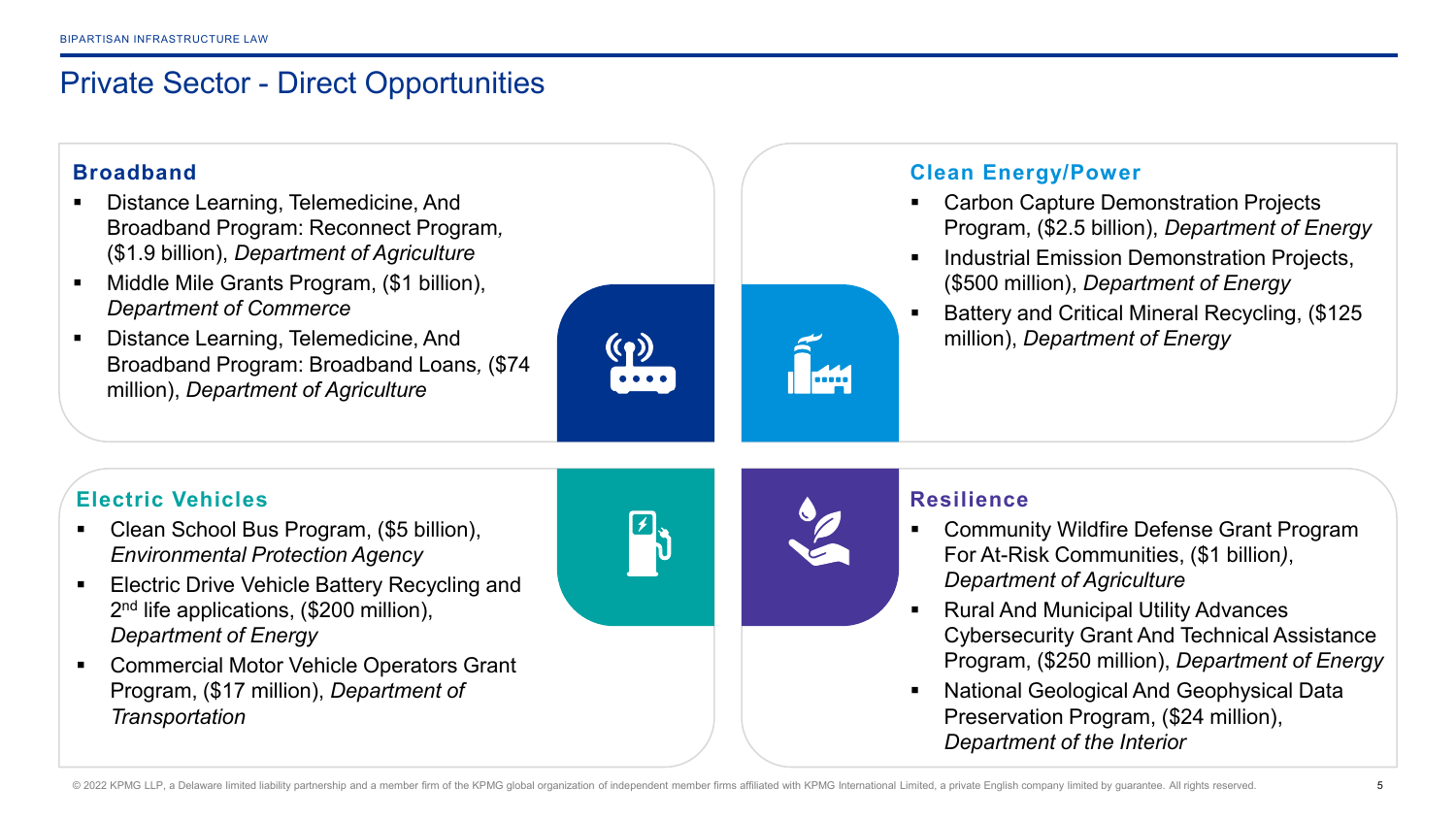# Private Sector - Indirect Opportunities

### **Transportation & Transit Electric Vehicles Broadband**

- **Asphalt and Cement Manufacturers**
- **•** Metal
- **•** Vehicle OEMs
- **•** Construction

 $|f|_{\mathcal{Y}}$ 

- **Vehicle OEMs**
- **AV technology companies**
- **Battery Manufacturers**
- **Wind and Solar farms**
- **•** Charging Infrastructure
- **•** Power/Electricity Companies

 $(3)$ 

- **Internet service providers**
- **Fiber optic manufacturers**
- **EXECOMMUNICATED EXECUTE:** Telecommunication companies
- **•** Digital content providers
- **EXEDER** Computer and phone manufacturers